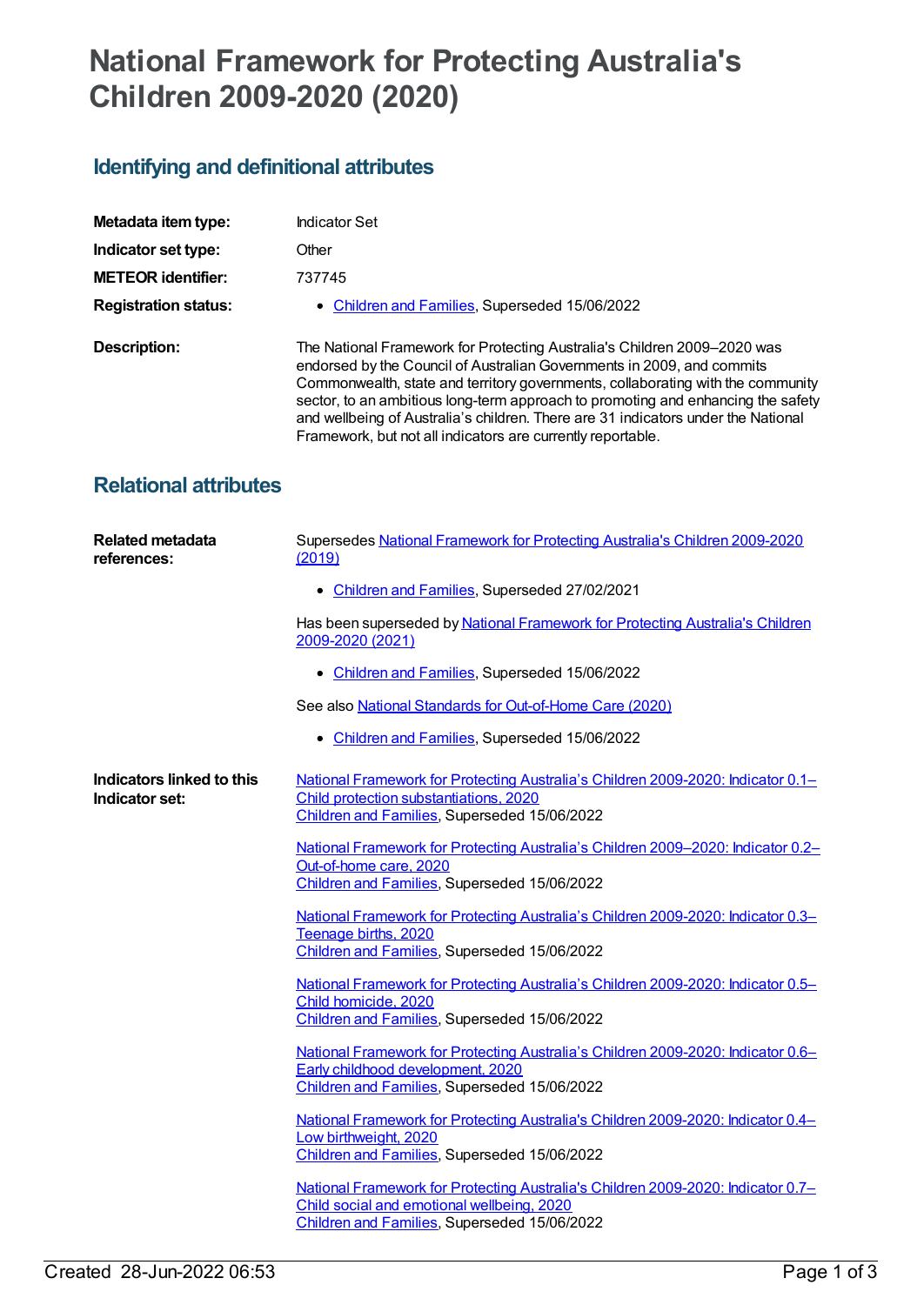National Framework for Protecting Australia's Children [2009-2020:](https://meteor.aihw.gov.au/content/738069) Indicator 0.8– Family economic situation, 2020 [Children](https://meteor.aihw.gov.au/RegistrationAuthority/17) and Families, Superseded 15/06/2022

National Framework for Protecting Australia's Children [2009-2020:](https://meteor.aihw.gov.au/content/738073) Indicator 1.1– Family functioning, 2020 [Children](https://meteor.aihw.gov.au/RegistrationAuthority/17) and Families, Superseded 15/06/2022

National Framework for Protecting Australia's Children [2009-2020:](https://meteor.aihw.gov.au/content/738075) Indicator 1.2– Perceived safety, 2020 [Children](https://meteor.aihw.gov.au/RegistrationAuthority/17) and Families, Superseded 15/06/2022

National Framework for Protecting Australia's Children [2009-2020:](https://meteor.aihw.gov.au/content/738090) Indicator 2.1– Family support service use, 2020 [Children](https://meteor.aihw.gov.au/RegistrationAuthority/17) and Families, Superseded 15/06/2022

National Framework for Protecting Australia's Children [2009-2020:](https://meteor.aihw.gov.au/content/738093) Indicator 2.2– Early childhood education, 2020 [Children](https://meteor.aihw.gov.au/RegistrationAuthority/17) and Families, Superseded 15/06/2022

National Framework for Protecting Australia's Children [2009-2020:](https://meteor.aihw.gov.au/content/738095) Indicator 2.3– Antenatal care, 2020 [Children](https://meteor.aihw.gov.au/RegistrationAuthority/17) and Families, Superseded 15/06/2022

National Framework for Protecting Australia's Children [2009-2020:](https://meteor.aihw.gov.au/content/738097) Indicator 3.1– Parental substance use (drugs), 2020 [Children](https://meteor.aihw.gov.au/RegistrationAuthority/17) and Families, Superseded 15/06/2022

National Framework for Protecting Australia's Children [2009-2020:](https://meteor.aihw.gov.au/content/738099) Indicator 3.2– Parental substance use (alcohol), 2020 [Children](https://meteor.aihw.gov.au/RegistrationAuthority/17) and Families, Superseded 15/06/2022

National Framework for Protecting Australia's Children [2009-2020:](https://meteor.aihw.gov.au/content/738101) Indicator 3.3– Parental mental health, 2020 [Children](https://meteor.aihw.gov.au/RegistrationAuthority/17) and Families, Superseded 15/06/2022

National Framework for Protecting Australia's Children 2009-2020: Indicator 3.4– [Homelessness,](https://meteor.aihw.gov.au/content/738104) 2020 [Children](https://meteor.aihw.gov.au/RegistrationAuthority/17) and Families, Superseded 15/06/2022

National Framework for Protecting Australia's Children [2009-2020:](https://meteor.aihw.gov.au/content/738111) Indicator 3.5– Domestic violence, 2020 [Children](https://meteor.aihw.gov.au/RegistrationAuthority/17) and Families, Superseded 15/06/2022

National Framework for Protecting Australia's Children 2009-2020: Indicator 4.1– Child protection [resubstantiations,](https://meteor.aihw.gov.au/content/738113) 2020 [Children](https://meteor.aihw.gov.au/RegistrationAuthority/17) and Families, Superseded 15/06/2022

National Framework for Protecting Australia's Children [2009-2020:](https://meteor.aihw.gov.au/content/738115) Indicator 4.2– Placement stability, 2020 [Children](https://meteor.aihw.gov.au/RegistrationAuthority/17) and Families, Superseded 15/06/2022

National Framework for Protecting Australia's Children [2009-2020:](https://meteor.aihw.gov.au/content/738117) Indicator 4.3– Carer retention, 2020 [Children](https://meteor.aihw.gov.au/RegistrationAuthority/17) and Families, Superseded 15/06/2022

National Framework for Protecting Australia's Children [2009-2020:](https://meteor.aihw.gov.au/content/738119) Indicator 4.5– Literacy and numeracy, 2020 [Children](https://meteor.aihw.gov.au/RegistrationAuthority/17) and Families, Superseded 15/06/2022

National Framework for Protecting Australia's Children [2009-2020:](https://meteor.aihw.gov.au/content/738121) Indicator 4.6– Leaving care plan, 2020 [Children](https://meteor.aihw.gov.au/RegistrationAuthority/17) and Families, Superseded 15/06/2022

National Framework for Protecting Australia's Children [2009-2020:](https://meteor.aihw.gov.au/content/738123) Indicator 4.7– Cross sector clients, 2020 [Children](https://meteor.aihw.gov.au/RegistrationAuthority/17) and Families, Superseded 15/06/2022

National Framework for Protecting Australia's Children [2009-2020:](https://meteor.aihw.gov.au/content/738125) Indicator 5.2– Placement of Indigenous children, 2020 [Children](https://meteor.aihw.gov.au/RegistrationAuthority/17) and Families, Superseded 15/06/2022